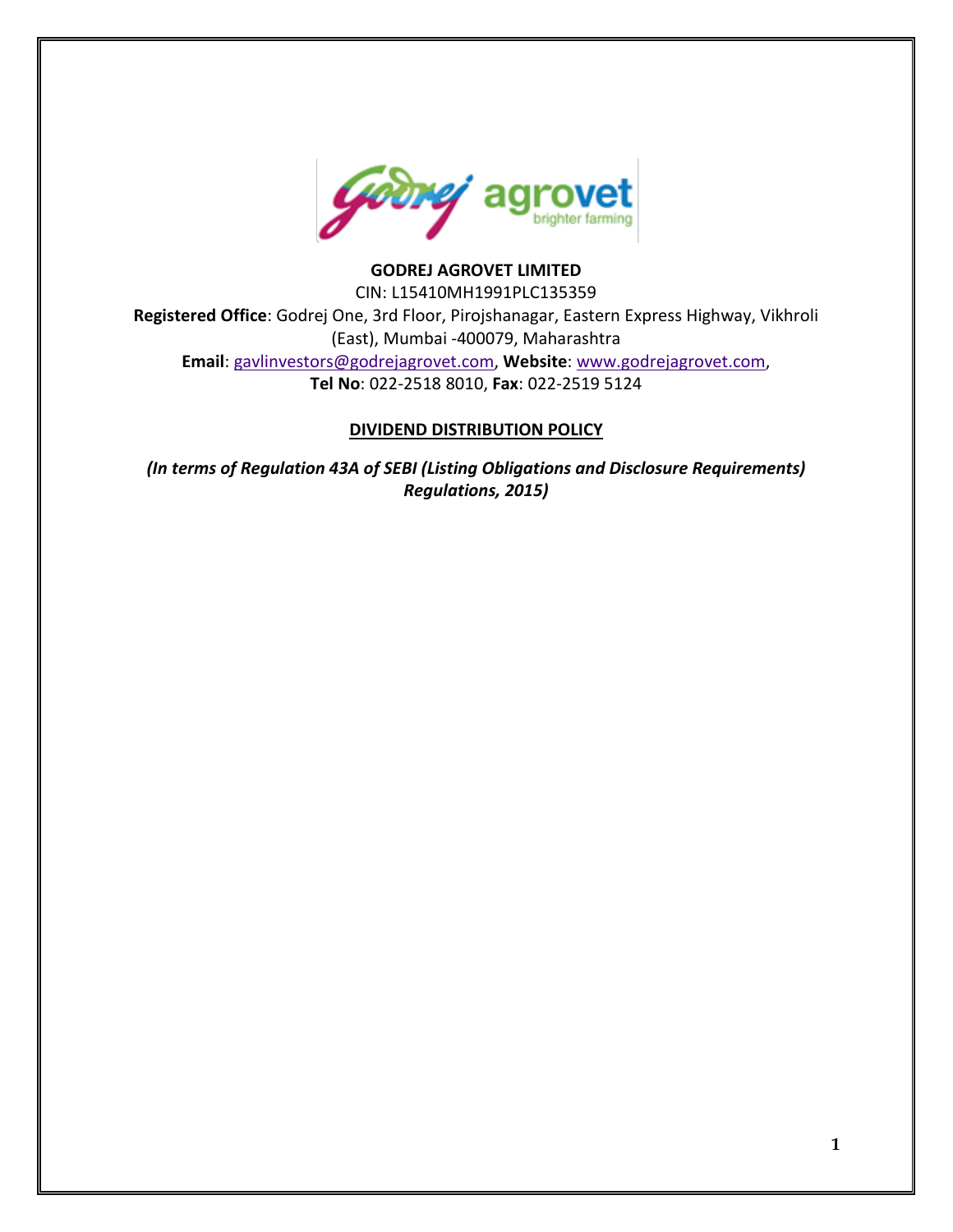# **Content**

| S. No          | <b>Particulars</b>                                                                                                   | Pg No.         |
|----------------|----------------------------------------------------------------------------------------------------------------------|----------------|
| $\mathbf{1}$   | Objective                                                                                                            | 3              |
| $\overline{2}$ | Background                                                                                                           | 3              |
| 3              | Dividend Distribution Philosophy                                                                                     | 4              |
| 4              | Legal Provision Regarding Payment of Dividend                                                                        | 4              |
| 5              | Circumstances Under Which The Shareholders Of The Listed Entities May<br>Or May Not Expect Dividend                  | 4              |
| 6              | Financial Parameters And Other Internal And External Factors That<br>Would Be Considered For Declaration Of Dividend | 5              |
| 7              | <b>Utilization of Retained Earnings</b>                                                                              | 5              |
| 8              | Parameters that shall be adopted with regard to various classes of Shares                                            | 6              |
| 9              | Manner of Dividend Payout                                                                                            | 6              |
| 10             | Conclusion                                                                                                           | 7              |
| 11             | Amendment                                                                                                            | $\overline{7}$ |
| 12             | Disclaimer                                                                                                           | 8              |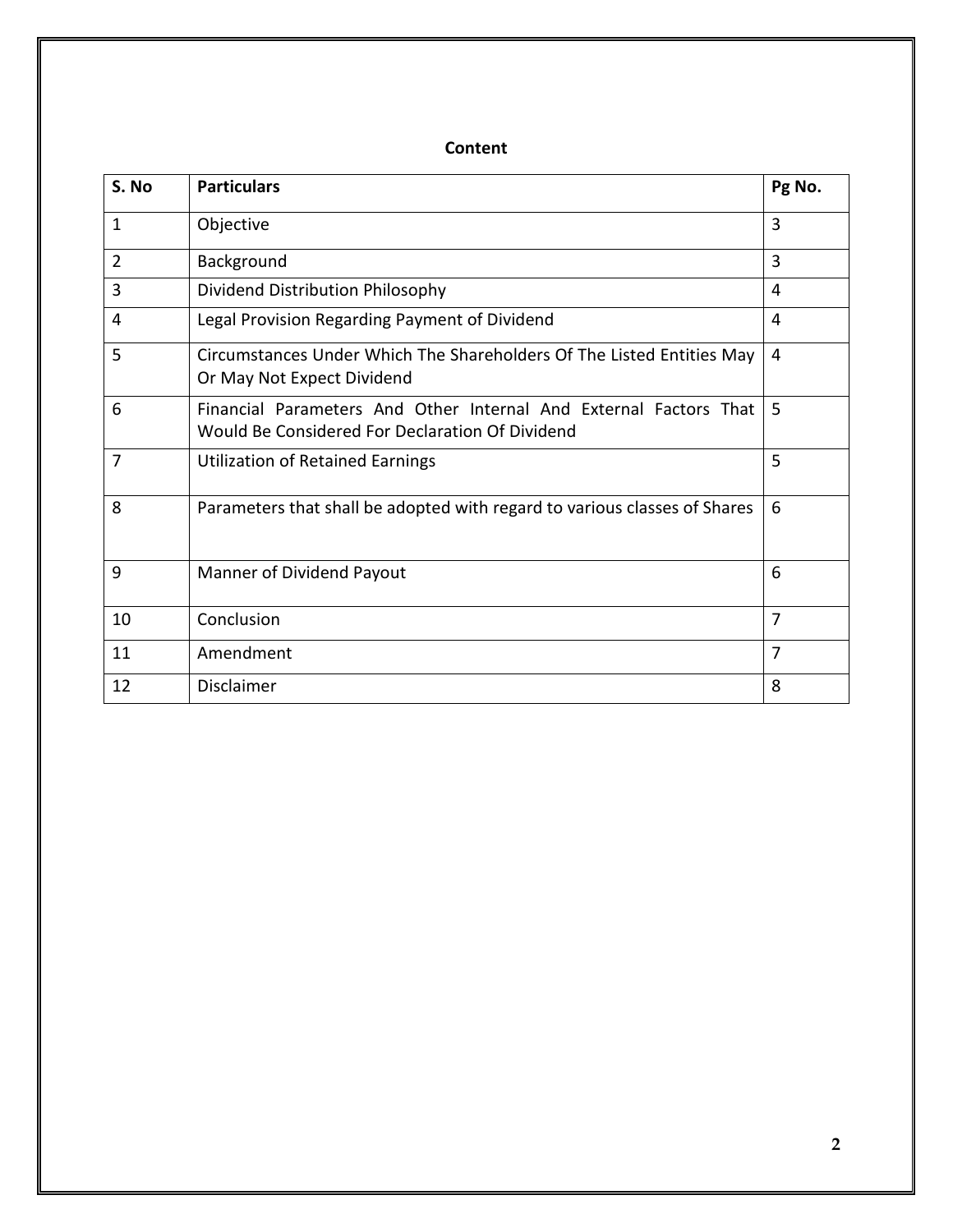#### **1. OBJECTIVE**

Pursuant to Regulation 43A of the Securities and Exchange Board of India (Listing Obligations and Disclosure Requirements) Regulations, 2015 ("**Regulations**") read with Notification dated July 8, 2016 issued by the Securities and Exchange Board of India, which requires top five hundred listed companies (based on market capitalization of every financial year) to formulate a Dividend Distribution Policy and to disclose the same in their Annual Report and on the Corporate Website.

The Board of Directors of Godrej Agrovet Limited ("**the Company**" / "**GAVL**") being one of the top five hundred listed companies as per the market capitalization as on the last day of the immediately preceding Financial Year, frames this policy to comply with the requirements of the Regulations.

The Company proposes to adopt a Dividend Distribution Policy that balances the dual objectives:

- a) Appropriate reward to Shareholders through dividends and
- b) Ploughing back earnings to support sustained growth.

### **2. BACKGROUND**

Dividend is the payment made by a Company to its Shareholders, usually in the form of distribution of its profits. The profits earned by the Company can either be retained in business for acquisitions, expansion or diversification or it can be distributed to the Shareholders. The Company may choose to retain a part of its profits and distribute the balance among its Shareholders as dividend. This Policy aims to reconcile between all these needs.

The Company recognizes the need to lay down a broad framework for considering decisions by the Board of Directors, with regard to distribution of dividend to its Shareholders and/or retaining or ploughing back of its profits. Declaration of dividend is one of the key financial decisions of the Company, forming part of the overall strategy for efficient allocation of capital as well as increasing shareholder's wealth. The Company shall post this policy on the website of the Company [\(www.godrejagrovet.com\)](http://www.godrejagrovet.com/).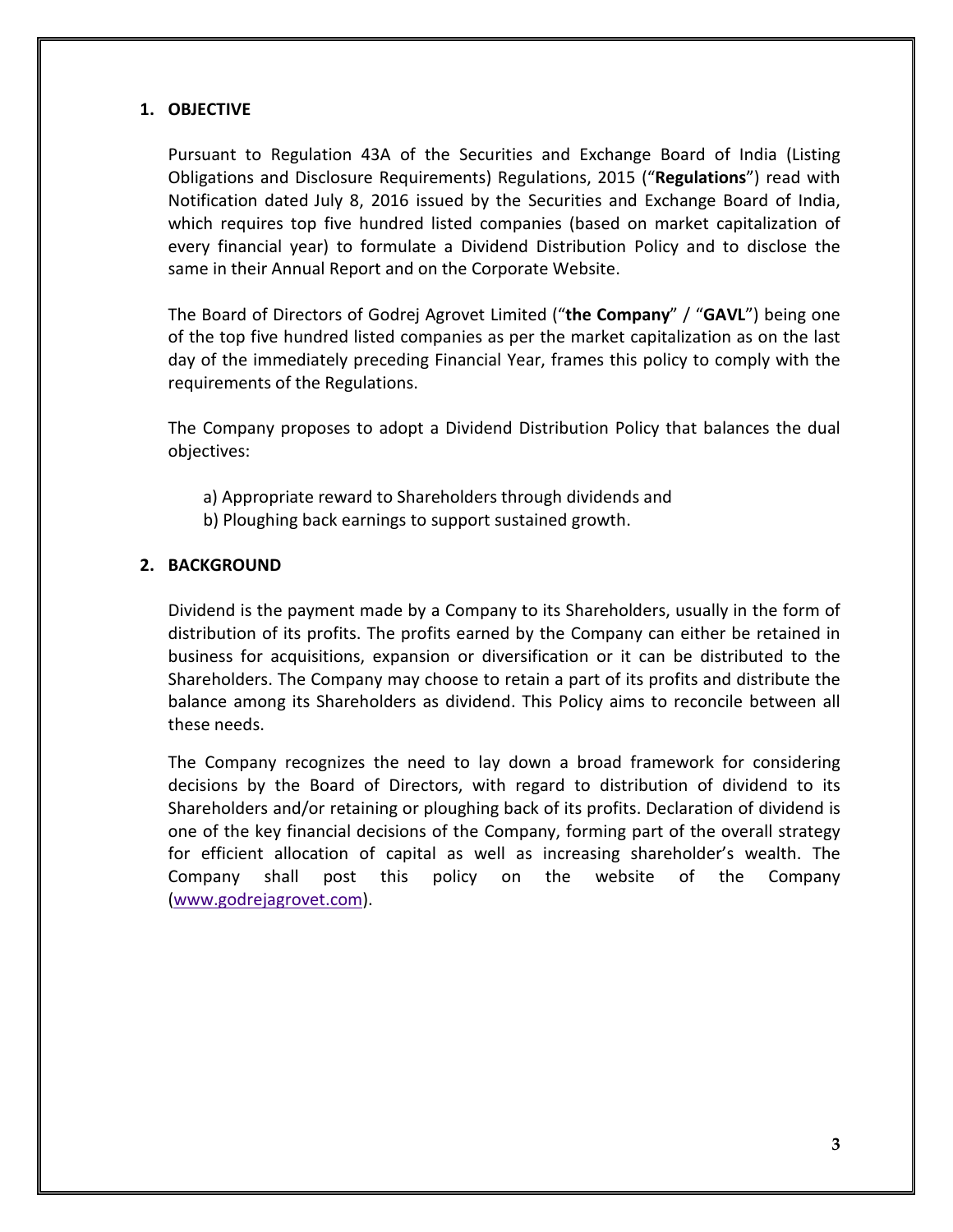#### **3. DIVIDEND DISTRIBUTION PHILOSOPHY**

The Company is deeply committed to driving superior value creation for all its Stakeholders and aims to maximize the Shareholders' wealth in the Company through various means. The focus will continue to be on sustainable returns, through an appropriate capital strategy for both medium term and longer term value creation. Accordingly, the Board of Directors would continue to adopt a progressive and dynamic dividend policy, ensuring the immediate as well as long term needs of the business.

### **4. LEGAL PROVISIONS REGARDING PAYMENT OF DIVIDEND**

The recommendation, declaration and payment of dividend by the Company is subject to the provisions of Sections 123 and 134(3) of the Companies Act, 2013 ("the Act") read with the Companies (Declaration and Payment of Dividend) Rules, 2014 ("the Rules") and Regulations 12, 29, 42, and 43A of the SEBI (Listing Obligations and Disclosure Requirements) Regulations, 2015.

# **5. CIRCUMSTANCES UNDER WHICH THE SHAREHOLDERS OF THE LISTED ENTITIES MAY OR MAY NOT EXPECT DIVIDEND**

The Board will assess the Company's financial requirements, including present and future organic and inorganic growth opportunities and other relevant factors (as mentioned elsewhere in this policy) and declare Dividend in any Financial Year.

The Dividend for any Financial Year shall normally be paid out of the Company profits for that year. This will be arrived at after providing for depreciation in accordance with the provisions of the Companies Act, 2013. If circumstances require, the Board of Directors may also declare dividend out of accumulated profits of any previous Financial Year(s) in accordance with provisions of the Act and Regulations, as applicable.

Notwithstanding the above, the shareholders of the Company may not expect Dividend under the following circumstances:

- a) Whenever it undertakes or proposes to undertake a significant expansion project requiring higher allocation of capital;
- b) Significantly higher working capital requirements adversely impacting free cash flow;
- c) Whenever it undertakes any acquisitions or joint ventures requiring significant allocation of capital
- d) In the event of inadequacy of profit or whenever the Company has incurred losses;
- e) Whenever it proposes to utilize surplus cash for buy-back of securities; or
- f) In the event of inadequacy of profits or whenever the Company has incurred losses.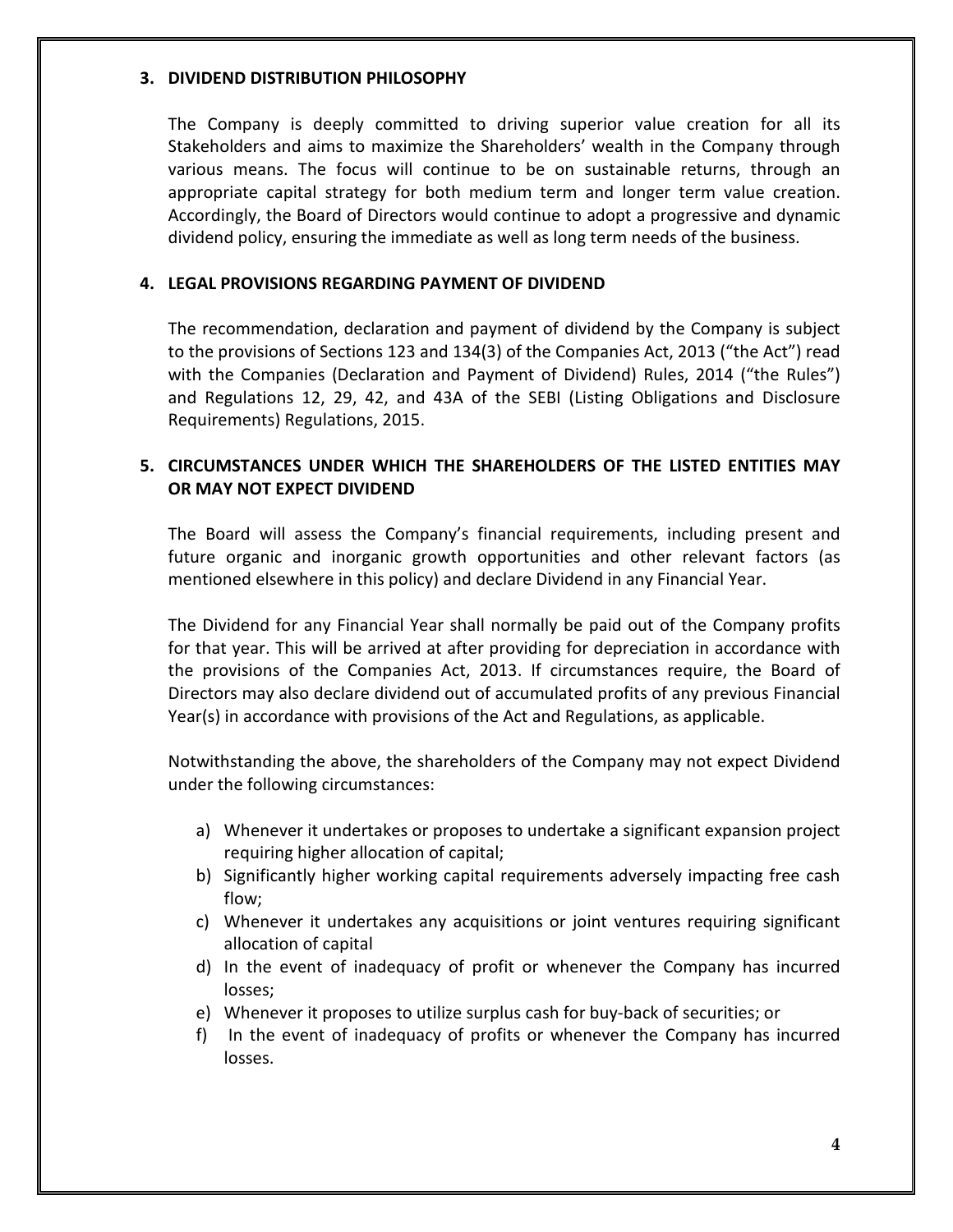# **6. FINANCIAL PARAMETERS AND OTHER INTERNAL AND EXTERNAL FACTORS THAT WOULD BE CONSIDERED FOR DECLARATION OF DIVIDEND:**

### **FINANCIAL PARAMETERS / INTERNAL FACTORS :**

- Distributable surplus available as per the Act and Regulations;
- Consolidated net operating profit after tax
- The Company's liquidity position and future cash flow needs;
- Track record of Dividends distributed by the Company;
- Payout ratios of comparable companies;
- Prevailing Taxation Policy or any amendments expected thereof, with respect to Dividend distribution;
- •Capital expenditure requirements considering the expansion and acquisition opportunities;
- Cost and availability of alternative sources of financing;
- Resources required to fund acquisitions and / or new businesses;
- Stipulations/ Covenants of loan agreements;
- Cash flow required to meet contingencies;
- Macroeconomic and business conditions in general;
- Any other relevant factors that the Board of Directors may deem fit to consider before declaring Dividend.

In the event of inadequacy of profits, the Board may decide not to declare dividends for that Financial Year or declare dividend out of Free Reserves, subject to the compliance of the Act, Rules and Listing Regulations.

# **EXTERNAL FACTORS:**

The Board of Directors of the Company would consider the prevailing legal requirements, regulatory conditions or restrictions laid down under the applicable laws including tax laws, if any, before declaring or recommending dividend to the Shareholders.

## **7. UTILISATION OF RETAINED EARNINGS**

The Company firmly believes that consistent growth will maximize Shareholders value. Thus, the Company will endeavor to utilize retained earnings, for the following purposes, subject to applicable regulations:

• Funding inorganic and organic growth needs including Working Capital,

Capital expenditure, repayment of debt, etc;

- Buyback of Shares subject to applicable laws and limits;
- Payment of Dividend in future years;
- Issue of Bonus shares;
- Any other permissible purpose.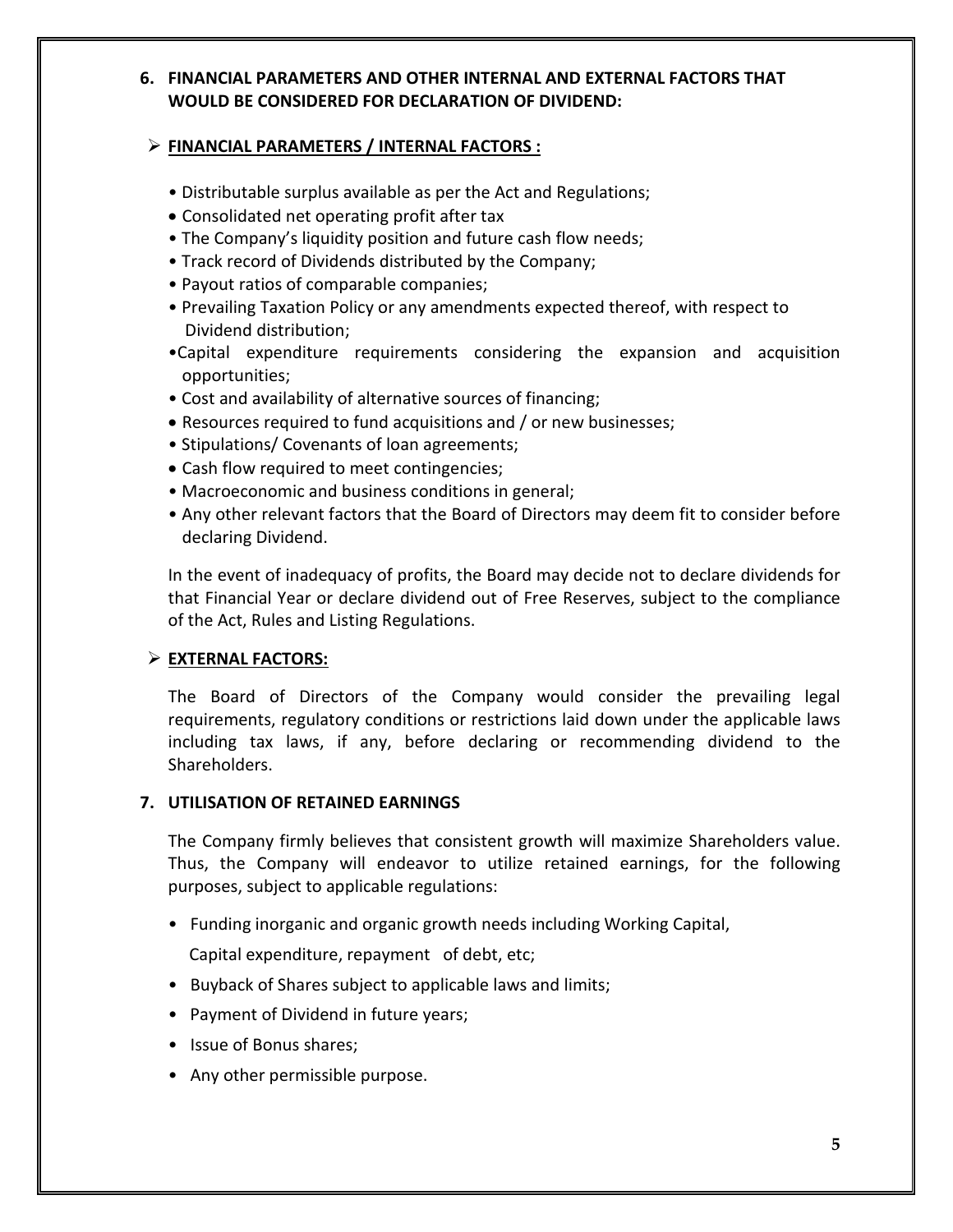## **8. PARAMETERS THAT SHALL BE ADOPTED WITH REGARD TO VARIOUS CLASSES OF SHARES**

The Company presently has only 1 (one) class of shares, i.e. Equity Shares. Hence, the parameters which are required to be adopted for various classes of shares do not apply to the Company. This Policy is subject to review if and when the Company issues different classes of Shares.

#### **9. MANNER OF DIVIDEND PAYOUT**

The Board may declare one or more Interim Dividends during the year. Additionally, the Board may recommend Final Dividend for the approval of the Shareholders at the Annual General Meeting. The date of the Board meeting in which the Dividend proposal will be considered, will be provided to the Stock Exchanges, as required by Listing Regulations.

### **A. In case of Final dividend, the following procedure shall be followed:**

- i. The Board shall recommend dividend to the Shareholders, which shall be paid subject to approval of the Shareholders at Annual General Meetings of the Company.
- ii. Dividends shall be paid only out of Current Profits or past profits after providing for depreciation and setting off losses, if any.
- iii. The amount of the dividend shall be deposited in a scheduled bank in separate account within 5 (five) days from the declaration of dividend.
- iv. The payment of dividend shall be made within 30 (thirty) days from the date of declaration to the Shareholders entitled to receive the dividend on the record date as per the applicable law.

### **B. In case of Interim dividend the following procedure shall be followed:**

- i. Interim dividend, if any, shall be declared by the Board.
- ii. Before declaring Interim dividend, the Board shall consider the financial position of the Company that allows the payment of such dividend.
- iii. In case no Final dividend is declared at the Annual General Meeting, Interim dividend will be considered as the Final dividend of the Company.

The Company shall ensure compliance of provisions of Applicable Laws and this Policy in relation to any Dividend, if any, declared by the Company.